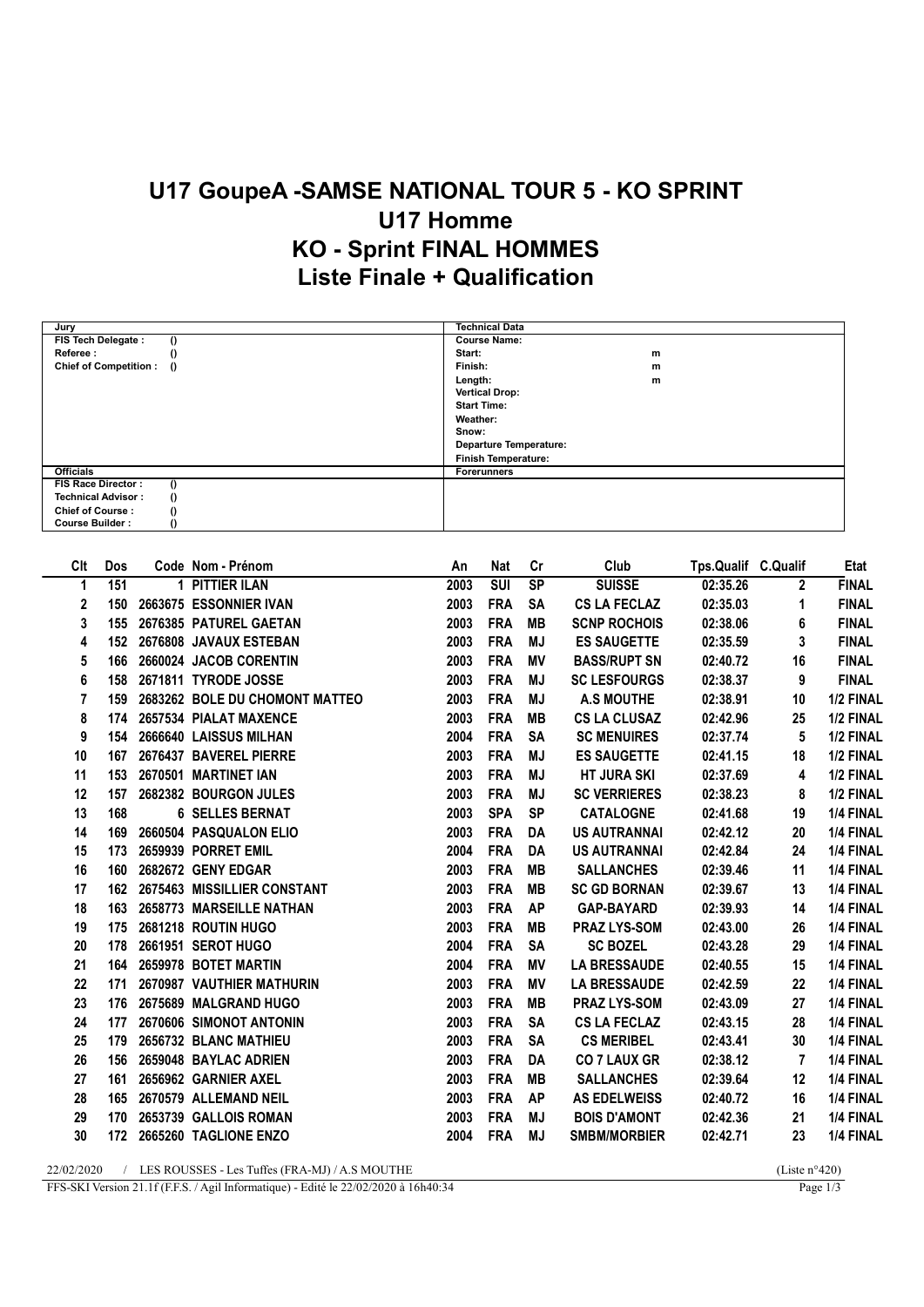| Clt        | Dos | Code Nom - Prénom                                | An   | Nat         | Cr        | Club                | Tps.Qualif C.Qualif |                         | Etat          |
|------------|-----|--------------------------------------------------|------|-------------|-----------|---------------------|---------------------|-------------------------|---------------|
| 31         | 231 | 2665846 SAGE MARTIN                              | 2004 | <b>FRA</b>  | DA        | <b>SN CHARTROUS</b> | 02:43.65            | 31                      | <b>QUALIF</b> |
| 32         | 224 | 2664151 CAILLOT FELIX                            | 2004 | <b>FRA</b>  | DA        | <b>SA MEAUDRAIS</b> | 02:44.03            | 32                      | <b>QUALIF</b> |
| 33         | 250 | 2667291 MOALIC ERWAN                             | 2004 | <b>FRA</b>  | DA        | <b>CO 7 LAUX GR</b> | 02:44.19            | 33                      | <b>QUALIF</b> |
| 34         | 223 | 2676132 ZANELLATO UGO                            | 2004 | <b>FRA</b>  | <b>SA</b> | <b>CS LA FECLAZ</b> | 02:44.24            | 34                      | <b>QUALIF</b> |
| 35         | 281 | 9 VILARO ROC                                     | 2004 | <b>SPA</b>  | <b>SP</b> | <b>CATALOGNE</b>    | 02:44.40            | 35                      | <b>QUALIF</b> |
| 36         | 206 | 2666900 JAN PIERRE                               | 2004 | <b>FRA</b>  | ΜV        | <b>GERARDMER SN</b> | 02:44.50            | 36                      | <b>QUALIF</b> |
| 37         | 268 | 2670581 CHEVALIER BOIVERT QUENTIN                | 2003 | <b>FRA</b>  | <b>AP</b> | <b>AS EDELWEISS</b> | 02:44.51            | 37                      | <b>QUALIF</b> |
| 38         |     | 254 2676777 FRIBOURG QUENTIN                     | 2004 | <b>FRA</b>  | <b>AP</b> | <b>SAUZE BARCEL</b> | 02:44.52            | 38                      | QUALIF        |
| 39         | 229 | 2681339 LONCHAMPT LEO                            | 2003 | <b>FRA</b>  | MJ        | <b>PREMANON SC</b>  | 02:44.59            | 39                      | <b>QUALIF</b> |
| 40         |     | 232 2666711 DONET GAETAN                         | 2004 | <b>FRA</b>  | DA        | <b>SA MEAUDRAIS</b> | 02:44.98            | 40                      | <b>QUALIF</b> |
| 41         | 220 | 2675692 LEUENBERGER LEO                          | 2004 | <b>FRA</b>  | ΜV        | <b>SC XONRUPT</b>   | 02:44.99            | 41                      | <b>QUALIF</b> |
| 42         | 199 | 2670999 BERNAUDON MATHIS                         | 2003 | <b>FRA</b>  | <b>AP</b> | <b>MTGVE V.CLAR</b> | 02:45.24            | 42                      | <b>QUALIF</b> |
| 43         | 235 | 2675874 GROSSET BOURBANGE ADAM                   | 2004 | <b>FRA</b>  | DA        | <b>GUC GRENOBLE</b> | 02:45.57            | 43                      | <b>QUALIF</b> |
| 44         | 219 | 2670259 BLANCHARD TITOUAN                        | 2004 | <b>FRA</b>  | MВ        | <b>CS LA CLUSAZ</b> | 02:45.61            | 44                      | <b>QUALIF</b> |
| 45         | 227 | 2665667 SCHULTZ PAUL                             | 2003 | <b>FRA</b>  | <b>LY</b> | <b>SC LE POIZAT</b> | 02:45.95            | 45                      | <b>QUALIF</b> |
| 46         |     | 253 2682002 REY MATHIEU                          | 2004 | <b>FRA</b>  |           | <b>CS VILLARD</b>   |                     |                         | <b>QUALIF</b> |
|            |     |                                                  |      |             | DA        |                     | 02:46.11            | 46                      |               |
| 47         | 277 | 2670264 PROFIT MATHIS                            | 2003 | <b>FRA</b>  | MВ        | <b>CS LA CLUSAZ</b> | 02:46.23            | 47                      | <b>QUALIF</b> |
| 48         |     | 214 2665222 DEUFFIC CHARLY                       | 2004 | <b>FRA</b>  | DA        | <b>US AUTRANNAI</b> | 02:46.39            | 48                      | <b>QUALIF</b> |
| 49         |     | 239 2677221 BARRAU NOA                           | 2003 | <b>FRA</b>  | MВ        | <b>SALLANCHES</b>   | 02:47.10            | 49                      | <b>QUALIF</b> |
| 50         |     | 228 2658787 GAULIER AUBIN                        | 2004 | <b>FRA</b>  | DA        | <b>CS VILLARD</b>   | 02:47.24            | 50                      | <b>QUALIF</b> |
| 51         |     | 216 2664168 VINCENT LENNIE                       | 2004 | <b>FRA</b>  | MJ        | <b>SKI ROUSSES</b>  | 02:47.43            | 51                      | <b>QUALIF</b> |
| 52         |     | 274 2660505 LECONTE VICTOR                       | 2003 | <b>FRA</b>  | DA        | <b>US AUTRANNAI</b> | 02:47.49            | 52                      | <b>QUALIF</b> |
| 53         |     | 230 2658355 DOUILLET BAPTISTE                    | 2004 | <b>FRA</b>  | DA        | <b>SN CHARTROUS</b> | 02:47.63            | 53                      | <b>QUALIF</b> |
| 54         |     | 236 2677441 BUET PIERRE LOIC                     | 2004 | <b>FRA</b>  | MJ        | <b>SMBM/MORBIER</b> | 02:48.67            | 54                      | <b>QUALIF</b> |
| 55         | 240 | 2674515 LANNE ANTOINE                            | 2004 | <b>FRA</b>  | PE        | <b>SC AZUN</b>      | 02:49.85            | 55                      | <b>QUALIF</b> |
| 56         | 258 | 2686923 JACQUES ALBAN                            | 2004 | <b>FRA</b>  | MJ        | <b>OYE-PALLET</b>   | 02:51.20            | 56                      | <b>QUALIF</b> |
| 57         | 233 | 2664692 GROS MICHELE                             | 2004 | <b>FRA</b>  | MВ        | <b>SC CONTAMINE</b> | 02:51.21            | 57                      | <b>QUALIF</b> |
| 58         | 238 | 2661244 VERGNOLLE TITOUAN                        | 2003 | <b>FRA</b>  | DA        | <b>SN CHARTROUS</b> | 02:51.25            | 58                      | <b>QUALIF</b> |
| 59         | 225 | 2661562 CHATEAUNEUF OSCAR                        | 2003 | <b>FRA</b>  | MJ        | <b>BOIS D'AMONT</b> | 02:51.32            | 59                      | <b>QUALIF</b> |
| 60         | 247 | 2658036 BARON BAPTISTE                           | 2003 | <b>FRA</b>  | MВ        | <b>CS LA CLUSAZ</b> | 02:51.94            | 60                      | <b>QUALIF</b> |
| 61         | 265 | 2665219 COSTE NIELS                              | 2004 | <b>FRA</b>  | DA        | <b>US AUTRANNAI</b> | 02:52.44            | 61                      | <b>QUALIF</b> |
| 62         | 226 | 2681664 PERROUD DORIAN                           | 2004 | <b>FRA</b>  | MВ        | <b>SCNP ROCHOIS</b> | 02:52.61            | 62                      | <b>QUALIF</b> |
| 63         | 284 | 7 BORREL ANIOL                                   | 2004 | <b>SPA</b>  | <b>SP</b> | <b>CATALOGNE</b>    | 02:53.38            | 63                      | <b>QUALIF</b> |
| 64         | 264 | 2686888 PELLEGRINI NINO                          | 2004 | <b>FRA</b>  | MJ        | <b>OYE-PALLET</b>   | 02:53.62            | 64                      | <b>QUALIF</b> |
| 65         | 263 | 2688059 GUYETAND BASTIEN                         | 2004 | <b>FRA</b>  | PE        | <b>MONT ARG PVG</b> | 02:53.69            | 65                      | <b>QUALIF</b> |
| 66         |     | 243 2680999 GRAND JULIEN                         | 2004 | FRA MJ      |           | <b>SC GRANDVAUX</b> | 02:53.92            | 66                      | <b>QUALIF</b> |
| 67         |     | 237 2681916 BERROT MARTIN                        |      | 2003 FRA    | MJ        | OYE-PALLET          | 02:54.29            | 67                      | <b>QUALIF</b> |
| 68         |     | 267 2670788 BOUCAUD RAPHAEL                      | 2004 | <b>FRA</b>  | DA        | US AUTRANNAI        | 02:54.53            | 68                      | <b>QUALIF</b> |
| 69         |     | 271 2691698 GEORGES THIBAULT                     | 2004 | <b>FRA</b>  | MВ        | <b>SALLANCHES</b>   | 02:54.85            | 69                      | <b>QUALIF</b> |
| 70         |     | 255 2686357 FAUVEL ROMAIN                        | 2004 | <b>FRA</b>  | ΜV        | <b>LAC BLANC SN</b> | 02:54.89            | 70                      | <b>QUALIF</b> |
| 71         |     | 244 2686203 MIGNOT BAPTISTE                      | 2004 | <b>FRA</b>  | MJ        | <b>SMBM/MORBIER</b> | 02:55.55            | 71                      | <b>QUALIF</b> |
| 72         |     | 279 2705258 POGOSIAN SEROJA                      | 2004 | <b>FRA</b>  | MJ        | <b>SC MONT NOIR</b> | 02:56.48            | 72                      | <b>QUALIF</b> |
| 73         |     | 252 2687338 RENAUD ALIX                          | 2004 | <b>FRA</b>  | MJ        | <b>DAMPRICHARD</b>  | 02:56.73            | 73                      | <b>QUALIF</b> |
|            |     | 248 2665905 MAGINI ELOHANN                       |      | <b>FRA</b>  |           |                     |                     |                         | <b>QUALIF</b> |
| 74         |     |                                                  | 2004 |             | <b>LY</b> | <b>CS VALROMEY</b>  | 02:57.09            | 74                      |               |
| 75         |     | 269 2678952 FAVRE BONVIN TITOUAN                 | 2004 | <b>FRA</b>  | MВ        | <b>SC GD BORNAN</b> | 02:57.82            | 75                      | <b>QUALIF</b> |
| 76         |     | 266 2676581 ROUX MATTEO                          | 2004 | <b>FRA</b>  | AP        | <b>MTGVE V.CLAR</b> | 02:58.02            | 76                      | <b>QUALIF</b> |
| 77         | 283 | 1 LOPEZ SAGALES XAVI                             | 2004 | <b>SPA</b>  | <b>SP</b> | <b>CATALOGNE</b>    | 02:58.11            | 77                      | <b>QUALIF</b> |
| 78         |     | 241 2673533 TUILLIERE ANDEOL                     | 2004 | <b>FRA</b>  | <b>AP</b> | <b>LES TROLLS</b>   | 02:58.60            | 78                      | <b>QUALIF</b> |
| 79         |     | 249 2682515 TOURNIER GABIN                       | 2004 | <b>FRA</b>  | MJ        | <b>ES SAUGETTE</b>  | 02:58.72            | 79                      | <b>QUALIF</b> |
| 80         |     | 262 2686392 WERNER JOCELYN                       | 2004 | <b>FRA</b>  | ΜV        | <b>LAC BLANC SN</b> | 02:58.76            | 80                      | <b>QUALIF</b> |
| 81         | 246 | 2681663 LEVET GASTON                             | 2004 | <b>FRA</b>  | MВ        | <b>SCNP ROCHOIS</b> | 02:59.12            | 81                      | <b>QUALIF</b> |
| 82         |     | 286 2676460 VERDIER ENZO                         | 2004 | <b>FRA</b>  | MJ        | <b>CSR PONTARLI</b> | 02:59.59            | 82                      | <b>QUALIF</b> |
| 83         |     | 242 2681176 VERDENET GASPARD                     | 2003 | <b>FRA</b>  | MJ        | <b>OYE-PALLET</b>   | 03:00.41            | 83                      | <b>QUALIF</b> |
| 84         |     | 245 2648791 FORTINA ADAM                         | 2004 | <b>FRA</b>  | MВ        | <b>SC CONTAMINE</b> | 03:00.42            | 84                      | <b>QUALIF</b> |
| 85         | 259 | 2677531 RAULIN TIMOTHE                           | 2004 | <b>FRA</b>  | <b>AP</b> | <b>ES VALLOUISE</b> | 03:01.30            | 85                      | <b>QUALIF</b> |
| 86         |     | 261 2662962 PANISSET SIMON                       | 2004 | <b>FRA</b>  | MВ        | <b>SC GD BORNAN</b> | 03:01.55            | 86                      | <b>QUALIF</b> |
| 87         |     | 257 2681190 SCHMITT MILO                         |      | 2004 FRA MJ |           | <b>HT JURA SKI</b>  | 03:01.78            | 87                      | <b>QUALIF</b> |
| 22/02/2020 |     | / LES ROUSSES - Les Tuffes (FRA-MJ) / A.S MOUTHE |      |             |           |                     |                     | (Liste $n^{\circ}420$ ) |               |

FFS-SKI Version 21.1f (F.F.S. / Agil Informatique) - Edité le 22/02/2020 à 16h40:35 Page 2/3